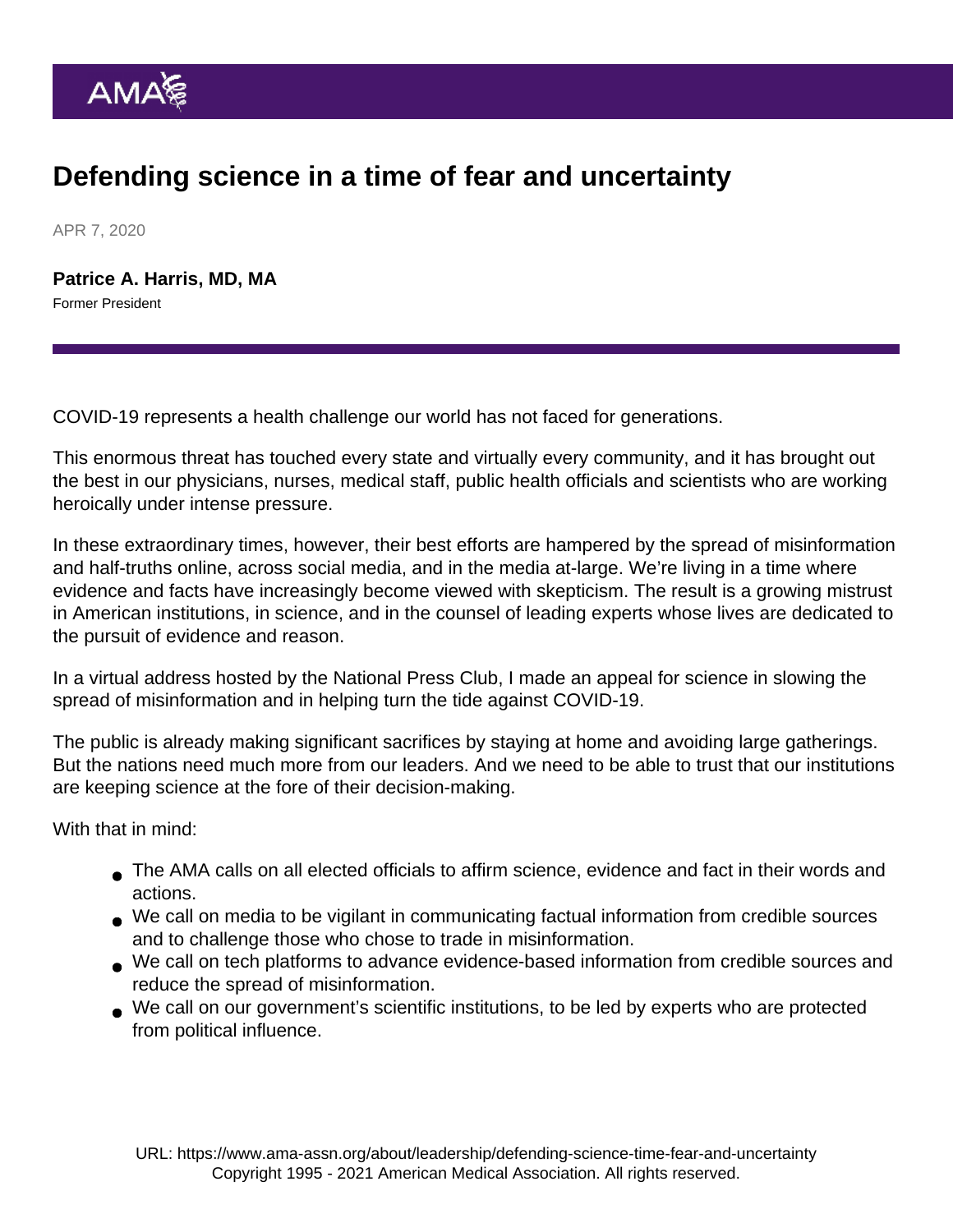- We call for an environment in which physicians, scientists and other experts are free to communicate evidence-based, factual information.
- We call for determinations about the safety and efficacy of drugs to be made by scientists and researchers, based on data. Treatment decisions should be made via a shared decisionmaking process between a patient and physician without intrusion by any third-party, government or otherwise.
- We call for the robust collection of data, including data segmented by race and ethnicity, to make sure we have a thorough understanding of the pandemic's impact on every community.

## Looking back to look ahead

America has faced—and overcome—enormous public health challenges before. We greatly reduced smoking, discovered treatments for HIV/AIDS, and eradicated polio and other vaccine-preventable diseases. These were challenges that required changes in thinking, policy, and behavior. Scientists and physicians found solutions by using facts and evidence, and widespread change was enacted because policy makers and the public believed them.

That's why we know that stay-at-home orders and physical distancing are effective in combatting a flu pandemic.

The last time we experienced a pandemic on this scale was a century ago, when an influenza swept across our country and the world. Back then, different cities in the U.S. took different approaches. And evidence shows that cities that quickly instituted physical distancing restrictions—shutting businesses and schools for short periods of time – had the lowest death rates.

Take Philadelphia and St. Louis as examples. The first case of influenza was recorded in Philadelphia on September 17, 1918. Days later, they held a war-bonds parade attended by 200,000 people. Within two weeks, over 20,000 people had contracted the flu.

St. Louis was a different story. Monitoring the way that the flu had impacted cities on the East Coast, public officials acted quickly. Just a couple days after their first reported case, they shut the city down. And as a result, they experienced half the death rate that Philadelphia did. The science and evidence tells us that physical distancing measures work and must not be relaxed prematurely. We are encouraged by those federal and state leaders who are willing to keep physical distancing restrictions in place until the evidence suggests it is safe to return to normal. And we continue to call for governors who have not yet implemented physical distancing in their states to do so—immediately.